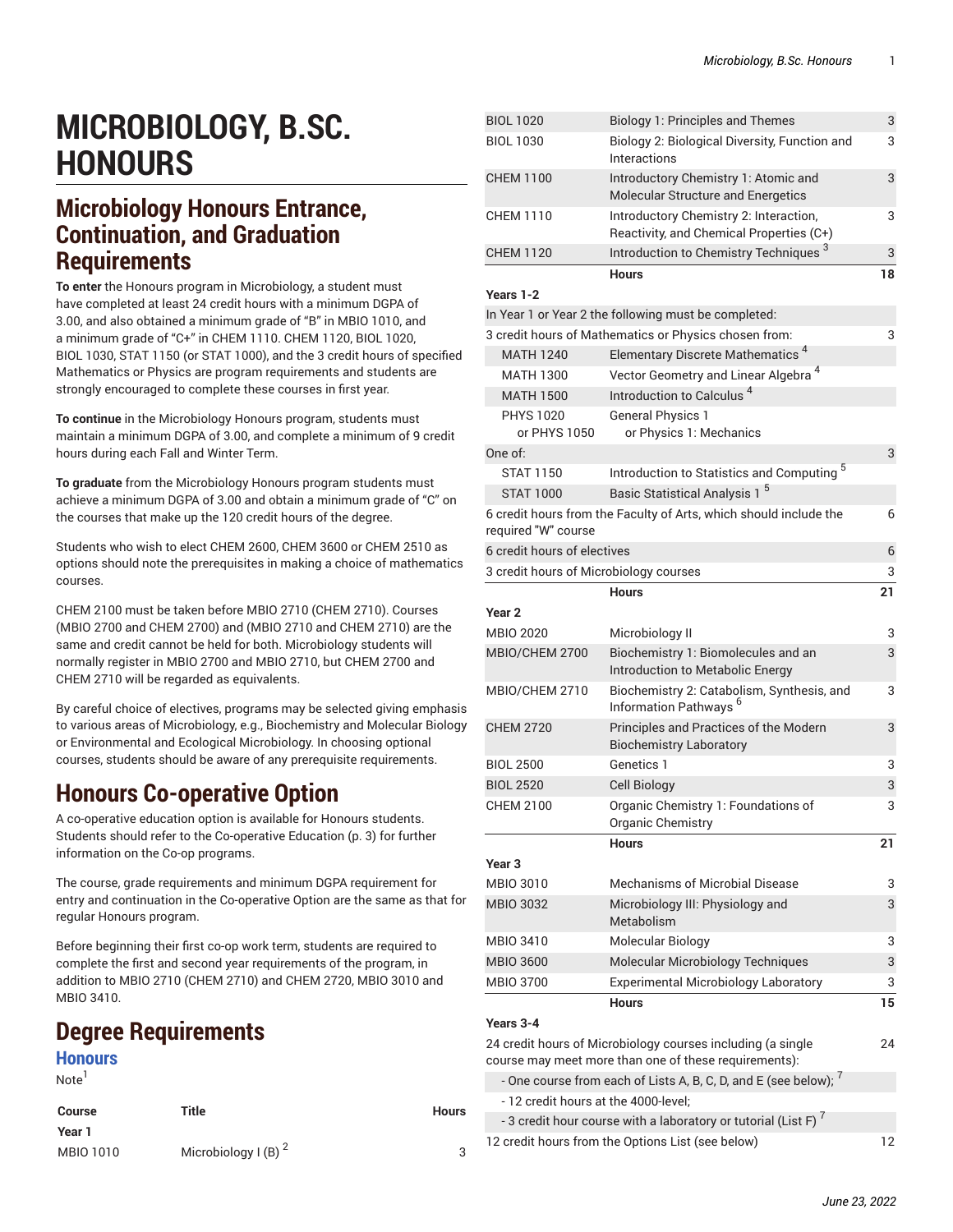|                             | <b>Total Hours</b>      |    |
|-----------------------------|-------------------------|----|
|                             | <b>Hours</b>            |    |
| <b>MBIO 4530</b>            | Project in Microbiology |    |
| Year 4                      |                         |    |
|                             | <b>Hours</b>            | 39 |
| 3 credit hours of electives |                         | 3  |

<sup>1</sup> MBIO 1220 and MBIO 1410 cannot be used to satisfy course requirements in a Major or Honours program.

 $\frac{2}{3}$  MBIO 1010 may be completed in either year 1 or year 2. It is recommended that it be completed in first year.

- 3 CHEM 1126 may be taken in place of CHEM 1120. 4
	- MATH 1220 or MATH 1310 may be taken in place of MATH 1300;
		- MATH 1230, MATH 1510, MATH 1520 or MATH 1690 may be taken in place of MATH 1500.
		- MATH 1200 may be used in place of MATH 1240.
- 5 STAT 1150 is recommended over STAT 1000.
- 6 It is strongly recommended that MBIO 2710 (or CHEM 2710) and CHEM 2720 be completed prior to Year 3 as they are prerequisite to many upper level MBIO courses. 7
	- **List A**: MBIO 2230, MBIO 3282, MBIO 3472, MBIO 4480, MBIO 4520;
	- **List B**: MBIO 2420, MBIO 3000, MBIO 4020, MBIO 4410, MBIO 4520;
	- **List C**: MBIO 3430, MBIO 4440, MBIO 4700;
	- **List D**: MBIO 4602, MBIO 4612, MBIO 4672;
	- **List E**: MBIO 3450, MBIO 3460, MBIO 4540;
	- **List F**: MBIO 3460, MBIO 4440, MBIO 4480, MBIO 4520.

(Letters in brackets indicate minimum prerequisite standing for further study.)

### **Honours Co-operative Option**

 $Note<sup>1,8</sup>$ 

| Course                           | <b>Title</b>                                                                       | <b>Hours</b> |
|----------------------------------|------------------------------------------------------------------------------------|--------------|
| Year 1                           |                                                                                    |              |
| MBIO 1010                        | Microbiology I (B) $2$                                                             | 3            |
| <b>BIOL 1020</b>                 | <b>Biology 1: Principles and Themes</b>                                            | 3            |
| <b>BIOL 1030</b>                 | Biology 2: Biological Diversity, Function and<br>Interactions                      | 3            |
| <b>CHEM 1100</b>                 | Introductory Chemistry 1: Atomic and<br><b>Molecular Structure and Energetics</b>  | 3            |
| <b>CHEM 1110</b>                 | Introductory Chemistry 2: Interaction,<br>Reactivity, and Chemical Properties (C+) | 3            |
| <b>CHEM 1120</b>                 | Introduction to Chemistry Techniques <sup>3</sup>                                  | 3            |
|                                  |                                                                                    |              |
|                                  | <b>Hours</b>                                                                       | 18           |
| Years 1-2                        |                                                                                    |              |
|                                  | In Year 1 or Year 2 the following must be completed:                               |              |
|                                  | 3 credit hours of Mathematics or Physics chosen from:                              | 3            |
| <b>MATH 1240</b>                 | Elementary Discrete Mathematics <sup>4</sup>                                       |              |
| <b>MATH 1300</b>                 | Vector Geometry and Linear Algebra <sup>4</sup>                                    |              |
| <b>MATH 1500</b>                 | Introduction to Calculus <sup>4</sup>                                              |              |
| <b>PHYS 1020</b><br>or PHYS 1050 | <b>General Physics 1</b><br>or Physics 1: Mechanics                                |              |
| One of:                          |                                                                                    | 3            |

| STAT 1000                            | Basic Statistical Analysis 1 <sup>5</sup>                                                                            |     |
|--------------------------------------|----------------------------------------------------------------------------------------------------------------------|-----|
| required "W" course                  | 6 credit hours from the Faculty of Arts, which should include the                                                    | 6   |
| 6 credit hours of electives          |                                                                                                                      | 6   |
| (see below)                          | 3 credit hours from Microbiology courses or from the Option List                                                     | 3   |
|                                      | <b>Hours</b>                                                                                                         | 21  |
| Year <sub>2</sub>                    |                                                                                                                      |     |
| <b>MBIO 2020</b>                     | Microbiology II                                                                                                      | 3   |
| MBIO/CHEM 2700                       | Biochemistry 1: Biomolecules and an<br>Introduction to Metabolic Energy                                              | 3   |
| MBIO/CHEM 2710                       | Biochemistry 2: Catabolism, Synthesis, and<br>Information Pathways <sup>6</sup>                                      | 3   |
| <b>CHEM 2720</b>                     | Principles and Practices of the Modern<br><b>Biochemistry Laboratory</b>                                             | 3   |
| <b>BIOL 2500</b>                     | Genetics 1                                                                                                           | 3   |
| <b>BIOL 2520</b>                     | Cell Biology                                                                                                         | 3   |
| <b>CHEM 2100</b>                     | Organic Chemistry 1: Foundations of<br>Organic Chemistry                                                             | 3   |
|                                      | <b>Hours</b>                                                                                                         | 21  |
| Year <sub>3</sub>                    |                                                                                                                      |     |
| <b>MBIO 3010</b>                     | Mechanisms of Microbial Disease <sup>8</sup>                                                                         | 3   |
| <b>MBIO 3032</b>                     | Microbiology III: Physiology and<br>Metabolism                                                                       | 3   |
| <b>MBIO 3410</b>                     | Molecular Biology <sup>8</sup>                                                                                       | 3   |
| <b>MBIO 3600</b>                     | Molecular Microbiology Techniques                                                                                    | 3   |
| <b>MBIO 3700</b>                     | <b>Experimental Microbiology Laboratory</b>                                                                          | 3   |
|                                      | <b>Hours</b>                                                                                                         | 15  |
| Years 3-4                            |                                                                                                                      |     |
|                                      | 27 credit hours of Microbiology courses including (a single<br>course may meet more than one of these requirements): | 27  |
|                                      | - One course from each of Lists A, B, C, D, and E (see below); $^7$                                                  |     |
| - 15 credit hours at the 4000-level; |                                                                                                                      |     |
|                                      | - 3 credit hour course with a laboratory or tutorial (List F). $^\prime$                                             |     |
|                                      | 15 credit hours from the Option List (see below)                                                                     | 15  |
| 3 credit hours of electives          |                                                                                                                      | 3   |
| <b>Co-op Requirements:</b>           |                                                                                                                      |     |
| <b>SCI 3980</b>                      | Co-operative Education Work Term 1                                                                                   | 0   |
| <b>SCI 3990</b>                      | Co-operative Education Work Term 2                                                                                   | 0   |
| <b>SCI 4980</b>                      | Co-operative Education Work Term 3                                                                                   | 0   |
| <b>SCI 4990</b>                      | Co-operative Education Work Term 4 (if a<br>4th work term is selected)                                               | 0   |
|                                      | Hours                                                                                                                | 45  |
|                                      | <b>Total Hours</b>                                                                                                   | 120 |
|                                      |                                                                                                                      |     |

 $1$  MBIO 1220 and MBIO 1410 cannot be used to satisfy course requirements in a Major or Honours program.

<sup>2</sup> MBIO 1010 may be completed in either year 1 or year 2. It is recommended that it be completed in first year.

3 CHEM 1126 may be taken in place of CHEM 1120.

4

- MATH 1220 or MATH 1310 may be taken in place of MATH 1300;
- MATH 1230, MATH 1510, MATH 1520 or MATH 1690 may be taken in place of MATH 1500.
- MATH 1200 may be used in place of MATH 1240.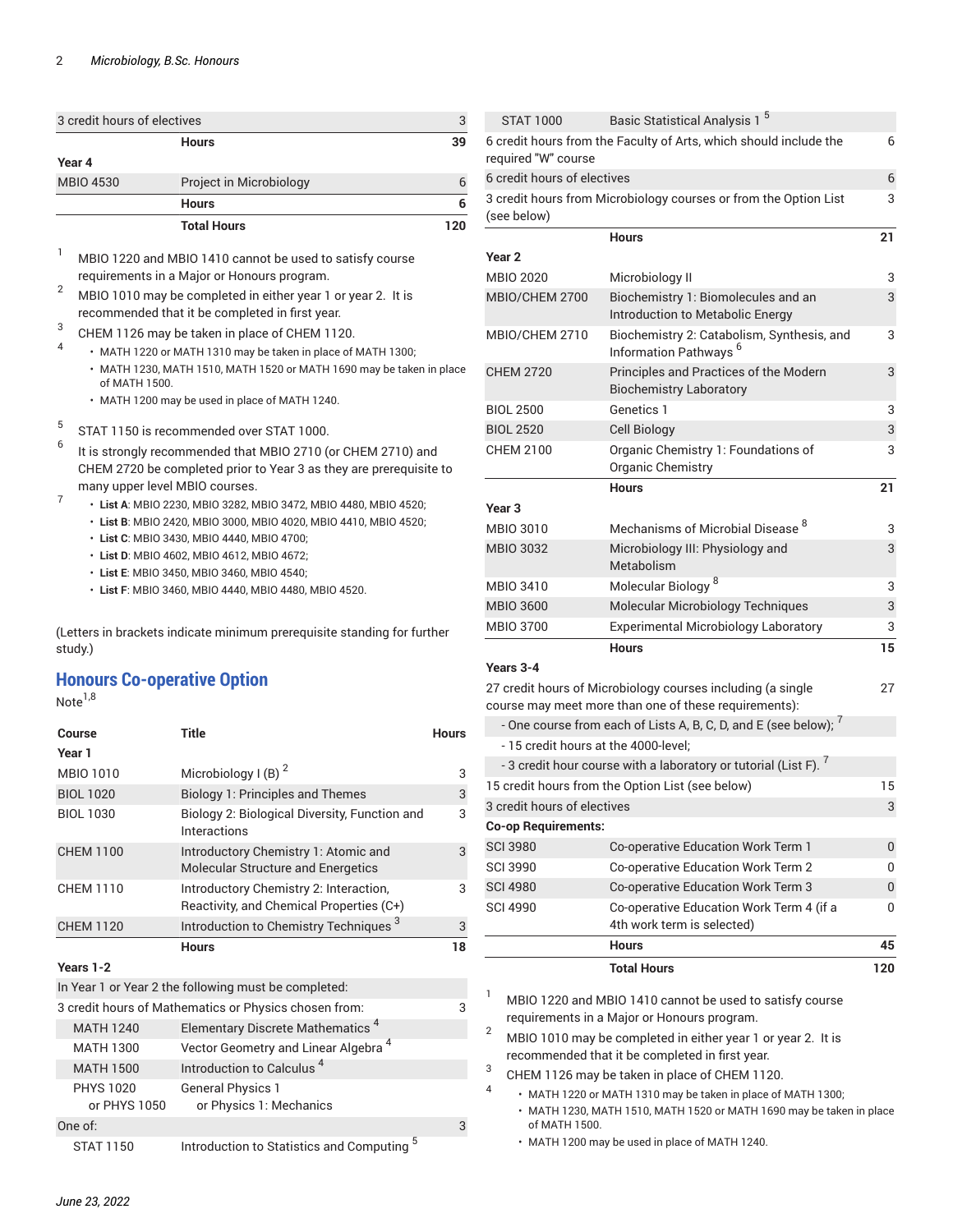- 5 STAT 1150 is recommended over STAT 1000.
- 6 It is strongly recommended that MBIO 2710 (or CHEM 2710) and CHEM 2720 be completed prior to Year 3 as they are prerequisite to many upper level MBIO courses. 7
	- **List A**: MBIO 2230, MBIO 3282, MBIO 3472, MBIO 4480, MBIO 4520;
		- **List B**: MBIO 2420, MBIO 3000, MBIO 4020, MBIO 4410, MBIO 4520;
		- **List C**: MBIO 3430, MBIO 4440, MBIO 4700;
		- **List D**: MBIO 4602, MBIO 4612, MBIO 4672;
		- **List E**: MBIO 3450, MBIO 3460, MBIO 4540;
		- **List F**: MBIO 3460, MBIO 4440, MBIO 4480, MBIO 4520.
- 8 Students in the Co-operative Option must complete MBIO 3010 and MBIO 3410 before their first employment term.

(Letters in brackets indicate minimum prerequisite standing for further study.)

#### **Option List for All Microbiology Programs**

| <b>Agroecology</b> |                       |       |  |
|--------------------|-----------------------|-------|--|
| Course             | Title                 | Hours |  |
| AGEC 2370          | Principles of Ecology |       |  |

#### **Biological Sciences**

| Course           | <b>Title</b>                                                       | <b>Hours</b> |
|------------------|--------------------------------------------------------------------|--------------|
| <b>BIOL 2242</b> | The Flowering Plants                                               | 3            |
| <b>BIOL 2260</b> | <b>Biology of Fungi and Lichens</b>                                | 3            |
| <b>BIOL 2300</b> | Principles of Ecology                                              | 3            |
| <b>BIOL 2380</b> | <b>Introductory Toxicology</b>                                     | 3            |
| <b>BIOL 2410</b> | Human Physiology 1                                                 | 3            |
| <b>BIOL 2420</b> | Human Physiology 2                                                 | 3            |
| <b>BIOL 3290</b> | Medicinal and Hallucinogenic Plants                                | 3            |
| <b>BIOL 3370</b> | Limnology                                                          | 3            |
| <b>BIOL 3400</b> | <b>Plant Physiology</b>                                            | 3            |
| <b>BIOL 3452</b> | <b>Environmental Plant Physiology</b>                              | 3            |
| <b>BIOL 3470</b> | <b>Environmental Physiology of Animals 1</b>                       | 3            |
| <b>BIOL 3472</b> | Environmental Physiology of Animals 2                              | 3            |
| <b>BIOL 3500</b> | Genetics 2                                                         | 3            |
| <b>BIOL 3542</b> | Developmental Biology                                              | 3            |
| <b>BIOL 3560</b> | <b>Comparative Animal Histology</b>                                | 3            |
| <b>BIOL 4480</b> | <b>Comparative Endocrinology</b>                                   | 3            |
| <b>BIOL 4540</b> | Developmental Molecular Biology                                    | 3            |
| <b>BIOL 4542</b> | <b>Genes and Development</b>                                       | 3            |
| <b>BIOL 4544</b> | Advanced Developmental and Cellular Biology                        | 3            |
| <b>BIOL 4554</b> | <b>Molecular Biology Techniques for Eukaryotes -</b><br><b>DNA</b> | 3            |
| <b>BIOL 4556</b> | Molecular Biology Techniques for Eukaryotes -<br><b>RNA</b>        | 3            |
| <b>BIOL 4560</b> | Microtechnique                                                     | 3            |

#### **Chemistry**

| <b>Course</b>    | Title                                                    | <b>Hours</b> |
|------------------|----------------------------------------------------------|--------------|
| <b>CHEM 2110</b> | Organic Chemistry 2: Foundations of Organic<br>Synthesis | 3            |
| <b>CHEM 2122</b> | <b>Experimental Organic Chemistry</b>                    | 3            |
| <b>CHEM 2600</b> | <b>Physical Chemistry 1</b>                              | 3            |
| <b>CHEM 3600</b> | <b>Physical Chemistry 2</b>                              | 3            |
| <b>CHEM 2300</b> | Inorganic Chemistry 1: Structure and Applications        | 3            |

| <b>CHEM 2510</b>             | <b>Introduction to Analytical Chemistry</b>     | 3            |
|------------------------------|-------------------------------------------------|--------------|
| <b>CHEM 3100</b>             | Organic Chemistry 3: Advanced Organic Synthesis | 3            |
| <b>CHEM 3500</b>             | <b>Instrumental Analysis</b>                    | 3            |
| <b>CHEM 3700</b>             | <b>Biophysical Chemistry</b>                    | 3            |
| <b>CHEM 4590</b>             | <b>Bioanalytical Methods</b>                    | 3            |
| CHEM 4360                    | Signalling and Regulation of Gene Expression    | 3            |
| <b>CHEM 4370</b>             | <b>Glycobiology and Protein Activation</b>      | 3            |
| <b>CHEM 4620</b>             | <b>Biochemistry of Nucleic Acids</b>            | 3            |
| <b>CHEM 4630</b>             | <b>Biochemistry of Proteins</b>                 | 3            |
| CHEM 4670                    | Drug Design and Drug Discovery                  | 3            |
| <b>Environmental Science</b> |                                                 |              |
| Course                       | Title                                           | <b>Hours</b> |
| <b>ENVR 2180</b>             | <b>Introductory Toxicology</b>                  | 3            |
|                              |                                                 |              |
| <b>Food Sciences</b>         |                                                 |              |
| <b>Course</b>                | <b>Title</b>                                    | <b>Hours</b> |
| FOOD 4150                    | Food Microbiology 1                             | 3            |
| <b>General Agriculture</b>   |                                                 |              |
| <b>Course</b>                | <b>Title</b>                                    | <b>Hours</b> |
| AGRI 2180                    | <b>Introductory Toxicology</b>                  | 3            |
| <b>Pharmacology</b>          |                                                 |              |
| Course                       | <b>Title</b>                                    | Hours        |
| <b>PHAC 4030</b>             | Drugs in Human Disease I                        | 3            |
| <b>PHAC 4040</b>             | Drugs in Human Disease II                       | 3            |
|                              |                                                 |              |
| <b>Plant Science</b>         |                                                 |              |
| Course                       | <b>Title</b>                                    | <b>Hours</b> |
| <b>PLNT 3400</b>             | <b>Plant Physiology</b>                         | 3            |
| <b>Statistics</b>            |                                                 |              |
| Course                       | Title                                           | Hours        |
| <b>STAT 2000</b>             | <b>Basic Statistical Analysis 2</b>             | 3            |
| or STAT 2150                 | <b>Statistics and Computing</b>                 |              |

**Note:** Other suitable options may be selected with permission of the de partment.

## <span id="page-2-0"></span>**Co-operative Education**

### **Co-operative Education Option Academic Regulations: B.Sc. (Major) & B.Sc. and B.C.Sc. (Honours)**

Co-operative education is a form of experiential learning which integrates the academic education (classroom-based learning) of interested and qualified students with relevant, supervised, and paid work experience (work-based learning) with employers. Co-op students gain valuable skills to guide them through their academic education and prepare them for future careers after graduation.

The Faculty of Science offers a Co-operative Education Option in the following Major programs:

- Biochemistry
- Biological Sciences
- Biotechnology (As of Fall 2018, admission to the Biotechnology programs has been temporarily suspended. For further information, see the Faculty of Science office.)
- Chemistry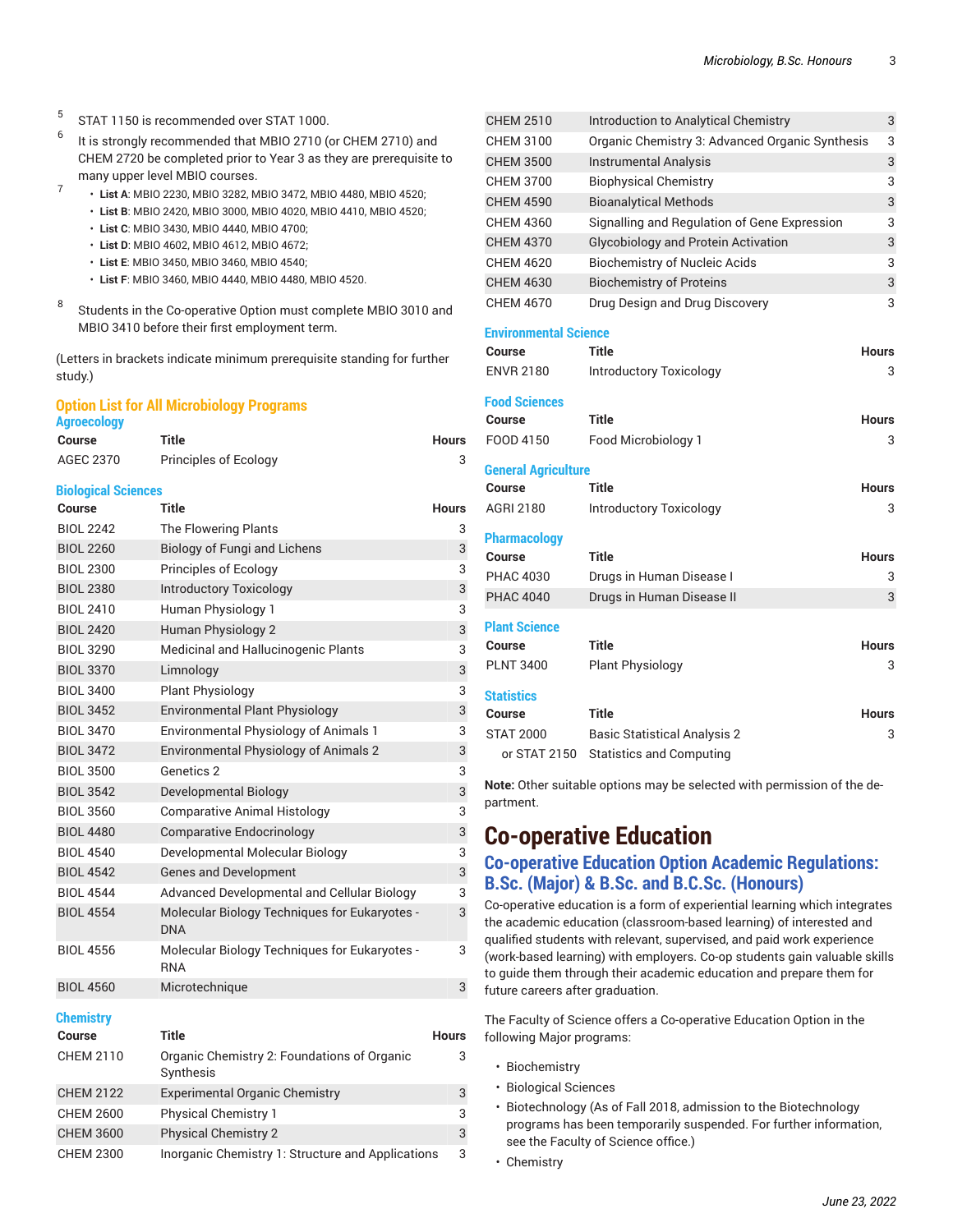- Computer Science
- Data Science
- Genetics
- Mathematics
- Microbiology
- Physics & Astronomy
- Psychology
- Statistics.

The Honours programs offering a Co-operative Education Option are:

- Biochemistry
- Biological Sciences
- Biotechnology (As of Fall 2018, admission to the Biotechnology programs has been temporarily suspended. For further information, see the Faculty of Science office.)
- Chemistry
- Computer Science
- Genetics
- Mathematics
- Microbiology
- Physics & Astronomy
- Statistics
- Joint Computer Science Mathematics
- Joint Computer Science Physics and Astronomy
- Joint Computer Science Statistics
- Joint Mathematics Physics and Astronomy
- Joint Statistics Mathematics program.

Co-operative education is optional and supplementary to academic requirements of the chosen degree. All regulations governing regular Major and Honours programs apply to the Co-operative Education Option. In addition, the following variations apply:

#### **Entrance**

To enter the Co-operative Education Option a student must be eligible to enter the Major or Honours program offered by the department. At the time of application, students must have a minimum Degree Grade Point Average (DGPA) of 2.5 for the Major and 3.0 for the Honours Programs. For Psychology, students must have a minimum Degree Grade Point Average (DGPA) of 3.0 for the Major. Co-op is not available for students in the Honours Psychology Program.

The normal point of entry to the Co-operative Education Option is following the completion of second year in the Faculty of Science. Students seeking admission will submit an application during their second year and complete an intake process with the appropriate departmental Co-op Coordinator. Application deadlines are established by the Science Co-op Office.

Students are advised that satisfying the entrance requirements does not guarantee a place in the Co-operative Education Option. The Science Coop Office reserves the right to determine and select the best-qualified applicants.

Students admitted into the Co-operative Education Option will complete pre-employment training, including workshops, prior to the start of their first co-op work term. The structure and content of this training is

developed by the Science Co-op Office. Attendance and completion of this training is mandatory.

#### **Structure and Sequencing**

The Co-operative Education Option consists of both academic terms and co-op work terms.

Each academic term can be either four months in duration or eight months in duration, as designated by the Major or Honours department.

Each co-op work term can be either four months in duration or eight months in duration, as designated by the Science Co-op Office. An eight month work term would be counted as the equivalent of two 4 month terms.

Each academic term and each co-op work term will commence in January, May or September.

The sequence of academic terms and co-op work terms is variable to suit the needs of each department, and is designated by the Science Co-op Office in conjunction with each Major or Honours department. All Faculty of Science Co-operative Education Options must end on an academic term.

Students are expected to follow the academic/co-op work term sequence defined by their Major or Honours department from admission through to graduation.

#### **Co-op Work Term Requirements**

All Co-operative Education Options require participating students to complete at least three (3) 4-month co-op work terms for a total of a minimum of 12 months' work experience. Each co-op work term is completed with one employer.

Students are required to register in the appropriate co-op work term course and pay the work term fee prior to starting their co-op work term.

Co-operative Education Option students are required to submit a work term report at the end of each co-op work term. These reports are due at times designated by the Science Co-op Office. In order to remain in the Co-operative Education program, a student must obtain a grade of "Pass" for each work term report. The Science Co-op Office will provide students with instructions regarding the content and format requirements of the work term reports.

While on a co-op work term, students are not permitted to take more than six hours of academic credit, and may not take more than one course at a time.

#### **Academic Term Requirements**

Coursework requirements of the Co-operative Education Option are equivalent to the coursework requirements of the four-year Major program. For students completing an Honours program, the coursework requirements of the Co-operative Education Option are equivalent to the coursework requirements of the Honours program with the exception of the Biochemistry, Biotechnology, Genetics and Microbiology programs.

Co-operative Education Option students are required to maintain full-time study while registered for an academic term.

To continue in a four year Major Co-operative Education Option, students must maintain a minimum DGPA of 2.50 at each point of assessment; except for students in Psychology where a minimum DGPA of 3.00 must be maintained at each point of assessment. A student's performance will be evaluated following each academic term. In addition, the student